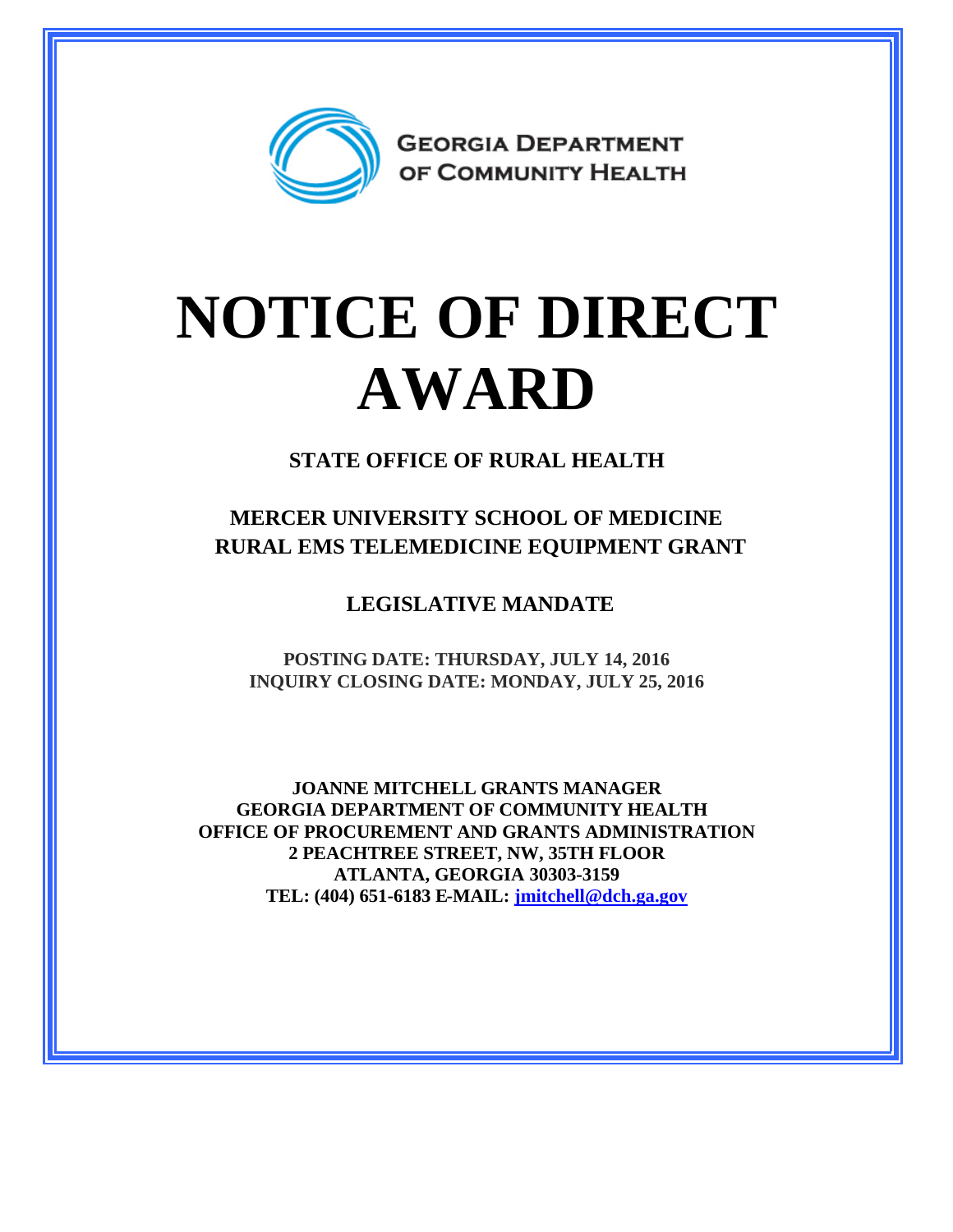| <b>DIRECT AWARD JUSTIFICATION</b>    |                                                                                                                                                                                                                                                                                                                                                                                                                                                                                                                                                                                                                                                                                                                                                                                                                                                                                                                                                                                                                                                                                                                                                                                                  |
|--------------------------------------|--------------------------------------------------------------------------------------------------------------------------------------------------------------------------------------------------------------------------------------------------------------------------------------------------------------------------------------------------------------------------------------------------------------------------------------------------------------------------------------------------------------------------------------------------------------------------------------------------------------------------------------------------------------------------------------------------------------------------------------------------------------------------------------------------------------------------------------------------------------------------------------------------------------------------------------------------------------------------------------------------------------------------------------------------------------------------------------------------------------------------------------------------------------------------------------------------|
|                                      | MERCER UNIVERSITY SCHOOL OF MEDICINE<br>RURAL EMS TELEMEDICINE EQUIPMENT GRANT                                                                                                                                                                                                                                                                                                                                                                                                                                                                                                                                                                                                                                                                                                                                                                                                                                                                                                                                                                                                                                                                                                                   |
| <b>AGENCY</b><br><b>BACKGROUND</b>   | The Georgia Department of Community Health (DCH) was created in 1999 by Senate<br>Bill 241 and has the responsibility for insuring over two million people in the State of Georgia,<br>maximizing the State's health care purchasing power, coordinating health planning for State<br>agencies and proposing cost-effective solutions for reducing the number of uninsured. Within<br>DCH, the State Office of Rural Health (SORH) serves Georgians by improving access to health<br>care in rural and underserved areas to improve health status and reduce health disparities.                                                                                                                                                                                                                                                                                                                                                                                                                                                                                                                                                                                                                 |
| <b>PROGRAM</b><br><b>OVERVIEW</b>    | The Department of Community Health, State Office of Rural Health works to improve access<br>to health care in rural and underserved areas and to reduce health status disparities. SORH<br>provides funding for institutional framework that links small rural communities with State &<br>Federal resources to help develop long-term solutions to rural health problems.<br>The primary objectives include the following:<br>Empower communities to strengthen and maintain the best possible health care using<br>existing resources.<br>Provide up-to-date health systems information and technical assistance.<br>Build strong partnerships to meet local and regional needs.<br>Provide incentives to local areas to implement integrated service delivery systems.<br>Be the single point of contact for all regional issues related to heath care.<br>The purpose of the Rural EMS Telemedicine Equipment Grant is for the purchase of three<br>complete sets of portable telemedicine equipment suitable for field use in an EMS response<br>vehicle. These three units are designated for use in Twiggs County and Wilkinson County,<br>Georgia.                                       |
| <b>AWARD</b><br><b>JUSTIFICATION</b> | The Georgia Department of Community Health intends to award Mercer University School of<br>Medicine in the amount of \$42,000 as a legislative mandate to:<br>Determine the necessary components to be included in the purchase of the portable<br>1.<br>telemedicine equipment;<br>2. Purchase and receive three complete portable telemedicine units suitable for field use<br>in an EMS response vehicle;<br>Determine the appropriate recipient for the telemedicine equipment within each<br>3.<br>Twiggs County and Wilkinson County;<br>Transfer the equipment to the designated recipient and provide DCH/SORH with the<br>4.<br>contact information for each designated recipient;<br>5. Work directly with the DCH/SORH Grant Business Owner to define and identify<br>specific objectives to be included in the summary report;<br>Maintain appropriate staff responsible for the management and daily operations of the<br>6.<br>grant;<br>7. Ensure appropriate documentation is maintained for all deliverables and expenditures<br>related to the agreement;<br>8. Submit all required DCH/SORH reports;<br>9. Adhere to other instructions that may be required by the DCH/SORH. |
|                                      | Mercer University School of Medicine has been identified to oversee the purchase and<br>distribution of this equipment.                                                                                                                                                                                                                                                                                                                                                                                                                                                                                                                                                                                                                                                                                                                                                                                                                                                                                                                                                                                                                                                                          |